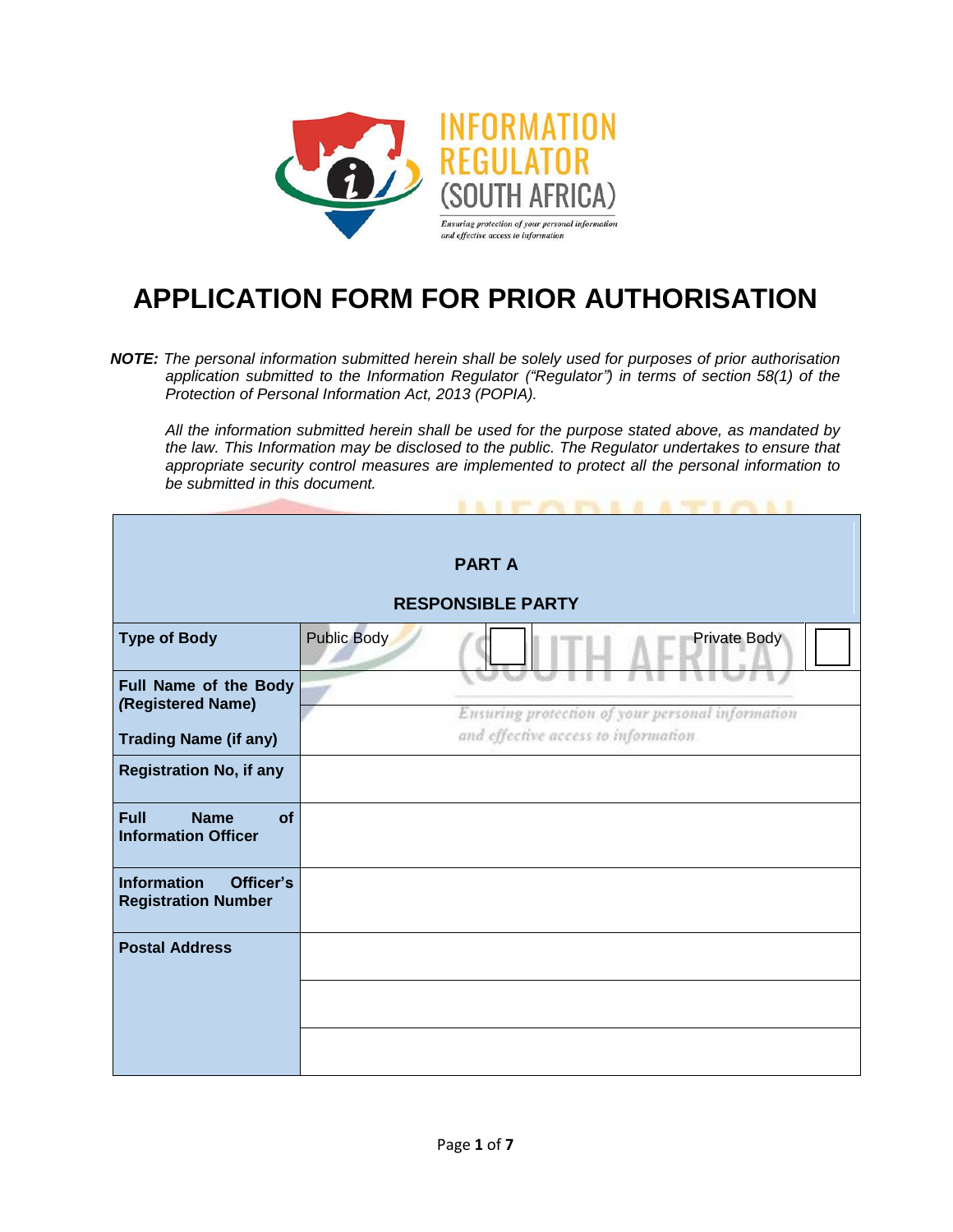| <b>Physical Address</b> |  |
|-------------------------|--|
| <b>Landline Number</b>  |  |
| <b>Cell Number</b>      |  |
| <b>Fax Number</b>       |  |
| <b>Email Address</b>    |  |
| Website, if any         |  |

**INFODMATION** 

| <b>PART B</b><br>NOTIFICATION OF PROCESSING WHICH IS SUBJECT TO PRIOR<br><b>AUTHORISATION</b>                                                                                                       |                                                                                                                                                                                                                                                            |  |  |  |  |  |  |  |
|-----------------------------------------------------------------------------------------------------------------------------------------------------------------------------------------------------|------------------------------------------------------------------------------------------------------------------------------------------------------------------------------------------------------------------------------------------------------------|--|--|--|--|--|--|--|
| VIII MNI<br>Please select a category of personal information you intend to process which is subject to a prior<br>authorisation of cour personal information<br>and effective access to information |                                                                                                                                                                                                                                                            |  |  |  |  |  |  |  |
|                                                                                                                                                                                                     | Unique identifiers of data subjects for a purpose other than the one for which the<br>identifier was specifically intended at collection; and with the aim of linking the<br>information together with information processed by other responsible parties; |  |  |  |  |  |  |  |
|                                                                                                                                                                                                     | Specify nature or categories<br>of Identifiers:                                                                                                                                                                                                            |  |  |  |  |  |  |  |
|                                                                                                                                                                                                     | Criminal behaviour or on unlawful or objectionable conduct of data subject on<br>behalf of third parties                                                                                                                                                   |  |  |  |  |  |  |  |
|                                                                                                                                                                                                     | Specify nature or categories                                                                                                                                                                                                                               |  |  |  |  |  |  |  |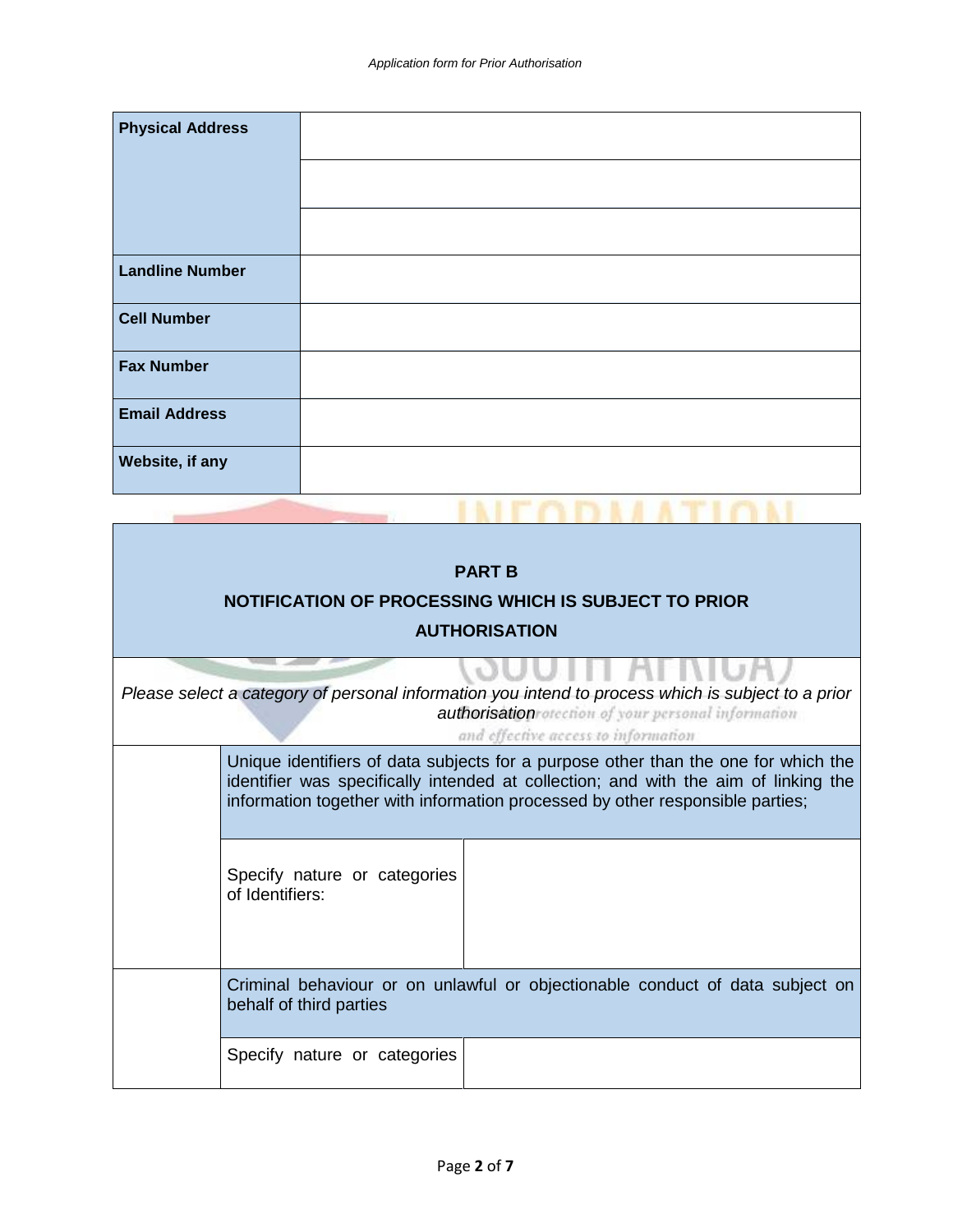|                                                         | of unlawful or objectionable<br>conduct                                                                                                                                                                               |                  |                                                                                                                                                                                                                                |
|---------------------------------------------------------|-----------------------------------------------------------------------------------------------------------------------------------------------------------------------------------------------------------------------|------------------|--------------------------------------------------------------------------------------------------------------------------------------------------------------------------------------------------------------------------------|
|                                                         | <b>Credit reporting</b>                                                                                                                                                                                               |                  |                                                                                                                                                                                                                                |
|                                                         |                                                                                                                                                                                                                       |                  | Transfer of the special personal information or personal information of children, to<br>a third party in a foreign country that does not provide an adequate level of<br>protection for the processing of personal information |
|                                                         | Specify the country(ies):                                                                                                                                                                                             |                  |                                                                                                                                                                                                                                |
|                                                         | subject                                                                                                                                                                                                               |                  | Any other types of information processing by law or regulation which the Regulator<br>has considered that it carries a particular risk for the legitimate interests of the data                                                |
|                                                         | the<br>Specify<br>information processing, if any:                                                                                                                                                                     | type(s)<br>of    |                                                                                                                                                                                                                                |
| <b>Reasons</b><br>personal information                  | why<br>is<br>it,<br>necessary to process the                                                                                                                                                                          |                  | (SOUTH AFRICA)                                                                                                                                                                                                                 |
| specify<br>activity.                                    | Is the processing of the<br>personal information for a<br>specific, explicitly defined<br>and lawful purpose related<br>to a function or activity of<br>the responsible party? If so,<br>the function<br>or           | Yes<br><b>No</b> | Ensuring protection of your personal information<br>and effective access to information                                                                                                                                        |
| the<br>regulated<br>regulatory<br>provided or attached. | Is the function or activity of<br>responsible<br>party<br>another<br>by<br>body?<br>lf<br>SO,<br>specify the regulatory body<br>and proof of registration or<br>authorisation to perform<br>the function must also be | Yes<br><b>No</b> |                                                                                                                                                                                                                                |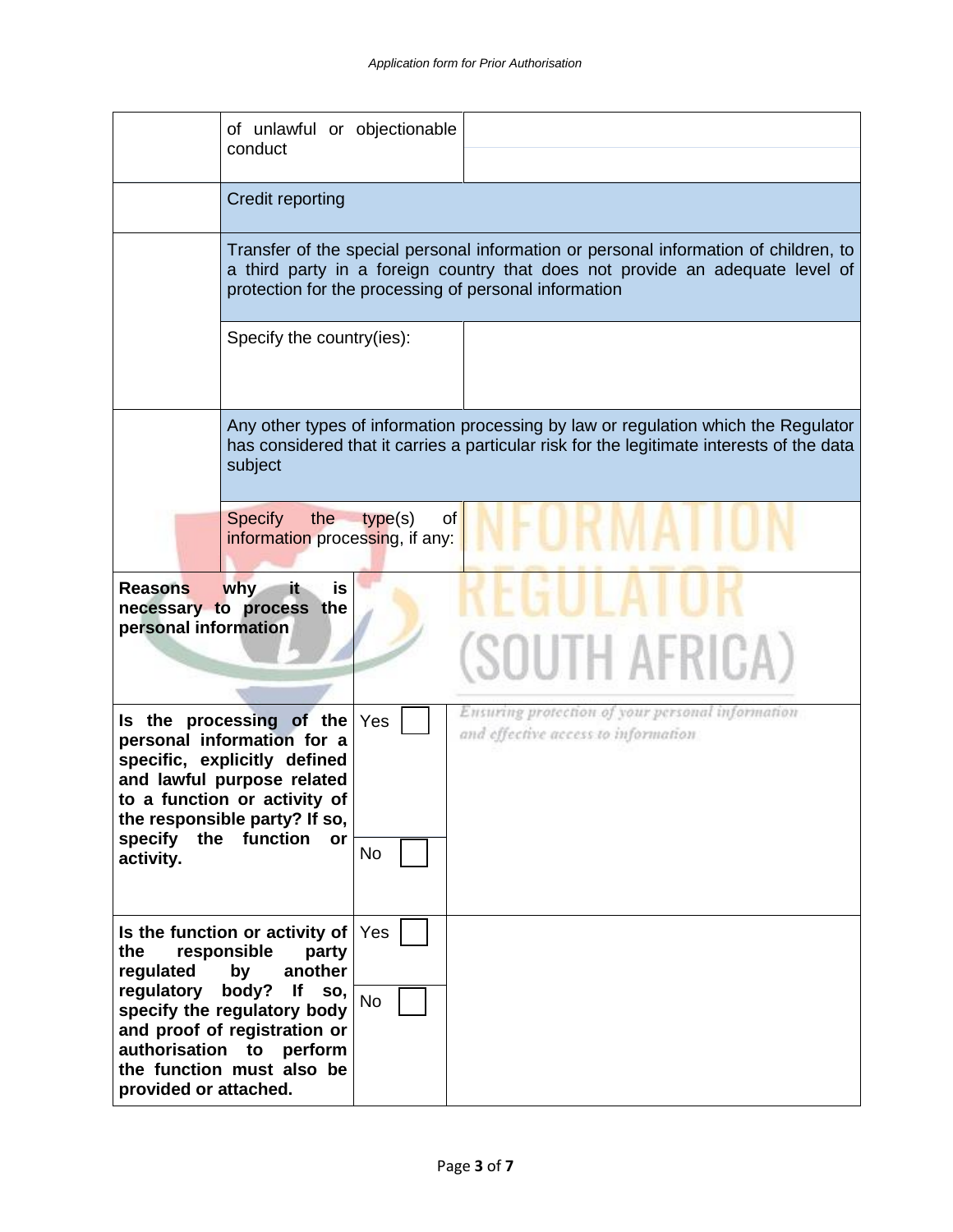| <b>Please</b><br>specify<br>the<br>categories of data subjects<br>whose information will be<br>or is being processed.                                              | <b>Employees</b><br>Prospective<br>employees                                                              |  |  | Customers /<br>Prospective<br><b>Customers</b><br>or Clients /<br>Prospective<br><b>Clients</b> |  | Children             |  |  |
|--------------------------------------------------------------------------------------------------------------------------------------------------------------------|-----------------------------------------------------------------------------------------------------------|--|--|-------------------------------------------------------------------------------------------------|--|----------------------|--|--|
|                                                                                                                                                                    | <b>Users</b>                                                                                              |  |  | <b>Students</b>                                                                                 |  | Vulnerable<br>adults |  |  |
|                                                                                                                                                                    | <b>Subscribers</b>                                                                                        |  |  | <b>Patients</b>                                                                                 |  | Other<br>specify)    |  |  |
| Estimated number of data<br>subjects whose processing<br>οf<br>their<br>personal<br>information is subject to<br>prior authorisation                               |                                                                                                           |  |  |                                                                                                 |  |                      |  |  |
| Security measures to<br>be<br>implemented to ensure the<br>confidentiality, integrity and<br>availability<br>the<br>of<br>information which is to be<br>processed. |                                                                                                           |  |  |                                                                                                 |  |                      |  |  |
| staff<br>member<br><b>Has</b><br>the<br>involved in the<br>intended<br>processing<br><b>of</b><br>personal<br>information<br>received                              | (SOUTH AFRICA)<br>Ensuring protection of your personal information<br>and effective access to information |  |  |                                                                                                 |  |                      |  |  |
| <b>Information</b><br><b>Personal</b><br>Protection training in the<br>last 2 years? If so, please<br>specify<br>the<br>nature<br>of<br>training.                  |                                                                                                           |  |  |                                                                                                 |  |                      |  |  |
| Has<br>organisation<br>the<br>suffered<br>security<br>any<br>breach in the past three (3)<br>months?<br>If so, please<br>specify-                                  |                                                                                                           |  |  |                                                                                                 |  |                      |  |  |
| of<br>the<br>a)<br>the<br>nature<br>breach;                                                                                                                        |                                                                                                           |  |  |                                                                                                 |  |                      |  |  |
| preventative<br>the<br>b)<br>measures put in place;<br>and                                                                                                         |                                                                                                           |  |  |                                                                                                 |  |                      |  |  |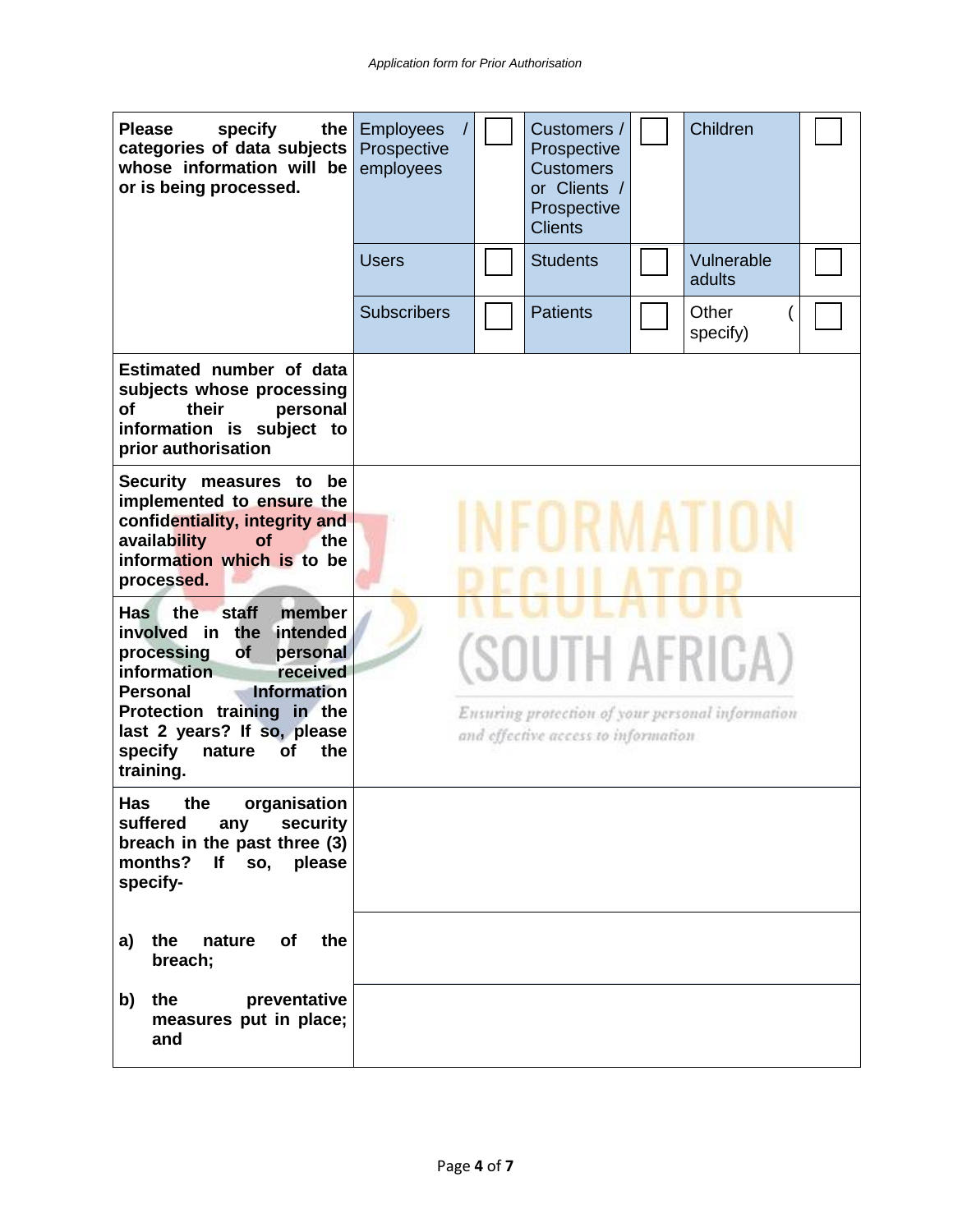| if the data subjects and<br>c)<br>the Regulator has been<br>notified about<br>the<br>breach                     |  |
|-----------------------------------------------------------------------------------------------------------------|--|
| Date on which business<br>activities of the responsible<br>party commenced                                      |  |
| Number of<br>employees<br>the<br>employed<br>by<br>responsible party                                            |  |
| Number of branches in<br>South African and outside<br>South Africa.                                             |  |
| <b>Number</b><br><b>of</b><br><b>Deputy</b><br><b>Information</b><br><b>Officers</b><br>designated or delegated |  |

|                                                                                | <b>PART C</b><br><b>DECLARATION</b> |
|--------------------------------------------------------------------------------|-------------------------------------|
|                                                                                | JUTH AFRIU                          |
| I declare that the information contained herein is true, correct and accurate. | and effective access to information |

**SIGNED** and **DATED** at \_\_\_\_\_\_\_\_\_\_\_\_\_\_\_\_on this the\_\_\_\_\_\_\_\_day of \_\_\_\_\_\_\_\_\_\_\_\_\_\_\_**2021**

**INFORMATION OFFICER**

**\_\_\_\_\_\_\_\_\_\_\_\_\_\_\_\_\_\_\_\_\_\_\_**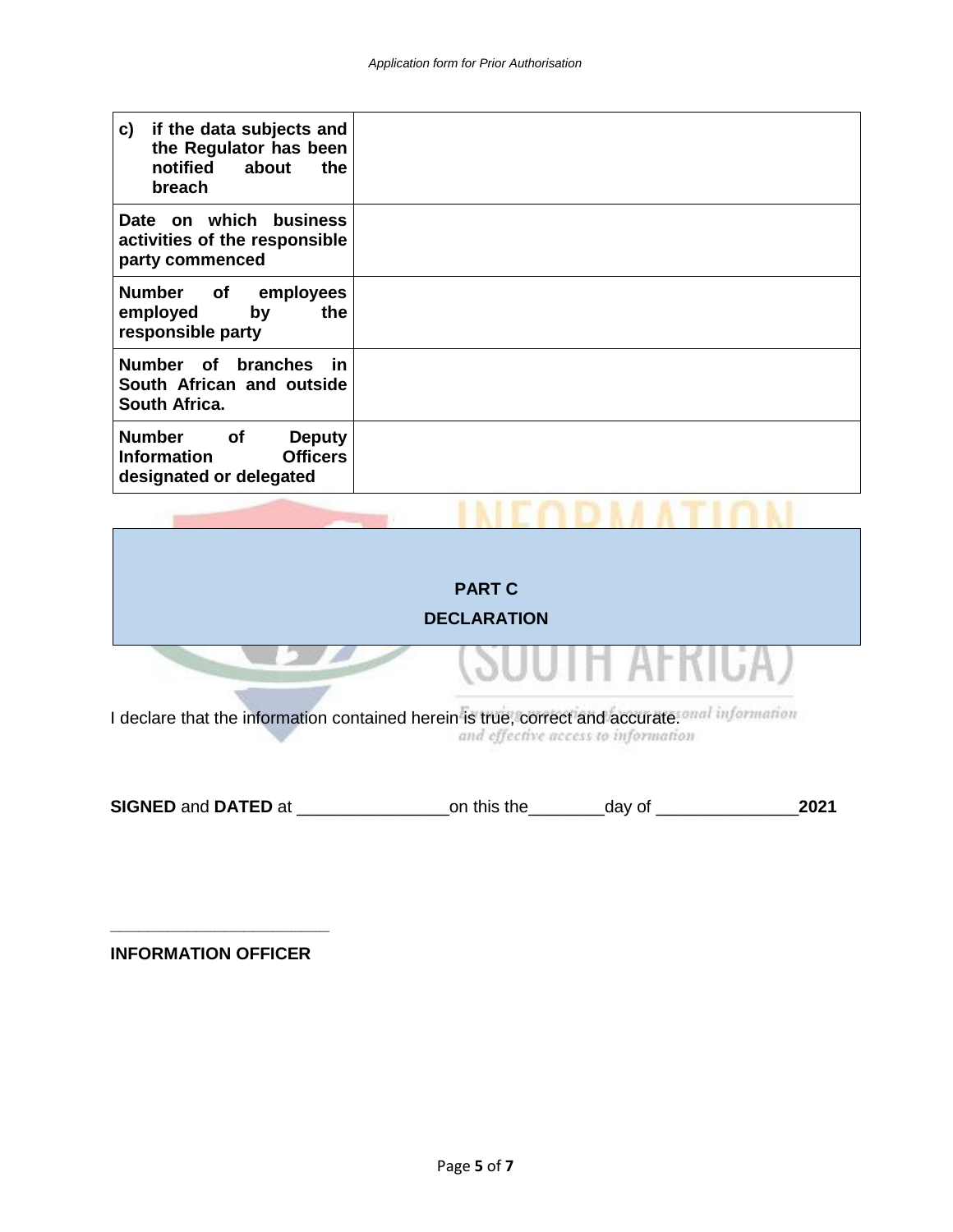## **PART D**

The following information is required for statistical purposes. Please choose a sector(s) that apply to your body.

| <b>GOVERNMENT</b>              |                              |                           | <b>PUBLIC ENTITIES</b> |                                 | <b>PRIVATE BODY</b> |                                |                                                         | <b>PROFESSION</b>      |                         |                                       |                           |
|--------------------------------|------------------------------|---------------------------|------------------------|---------------------------------|---------------------|--------------------------------|---------------------------------------------------------|------------------------|-------------------------|---------------------------------------|---------------------------|
| Item                           | <b>Name of Entity</b>        | $\boldsymbol{\mathsf{X}}$ | Item                   | <b>Name of Public Entity</b>    | $\mathsf{x}$        | Item                           | <b>Name of Public Entity</b>                            | X                      | Item                    | Type of profession                    | $\boldsymbol{\mathsf{X}}$ |
|                                | <b>National Government</b>   |                           | 1.                     | <b>Constitutional Entities</b>  |                     | $\overline{1}$                 | Education<br>a great prints, great in-<br><b>Stage</b>  |                        | 1                       | Legal                                 |                           |
|                                | <b>Provincial Government</b> |                           | 2.                     | <b>Schedule 2 Public Entity</b> |                     | $\overline{2}$                 | Insurance                                               |                        | $\overline{2}$          | <b>Built Environment</b>              |                           |
|                                | <b>Local Government</b>      |                           | 3 <sub>1</sub>         | Schedule 3A Public Entity       |                     | $\overline{\mathbf{3}}$        | <b>Health Facilities</b>                                |                        | $\overline{3}$          | Financial                             |                           |
|                                | <b>LEGISLATURE</b>           |                           | 4.                     | Schedule 3B Public Entity       |                     | $\overline{\mathbf{4}}$        | Telecommunications                                      |                        | $\overline{\mathbf{4}}$ | Medical and Allied Health<br>Services |                           |
|                                | National Assembly            |                           | 5.                     | Schedule 3C Public Entity       |                     | 5 <sup>5</sup>                 | Pharmaceutical<br>ring protection of your personal it_n |                        |                         |                                       |                           |
| National Council of Provinces  |                              |                           | <b>OTHERS, specify</b> |                                 | $6\phantom{1}$      | Media And Social Media         |                                                         | <b>OTHERS, Specify</b> |                         |                                       |                           |
| Gauteng Provincial Legislature |                              | 6.                        |                        |                                 | $\overline{7}$      | <b>Retail/Direct Marketing</b> |                                                         |                        |                         |                                       |                           |
| Western<br>Legislature         | Cape<br>Provincial           |                           |                        |                                 |                     | 8                              | Tourism                                                 |                        | 5.                      |                                       |                           |
| Northern<br>Legislature        | Cape<br>Provincial           |                           |                        |                                 |                     | 9                              | Transportation, Storage and Logistics                   |                        |                         |                                       |                           |